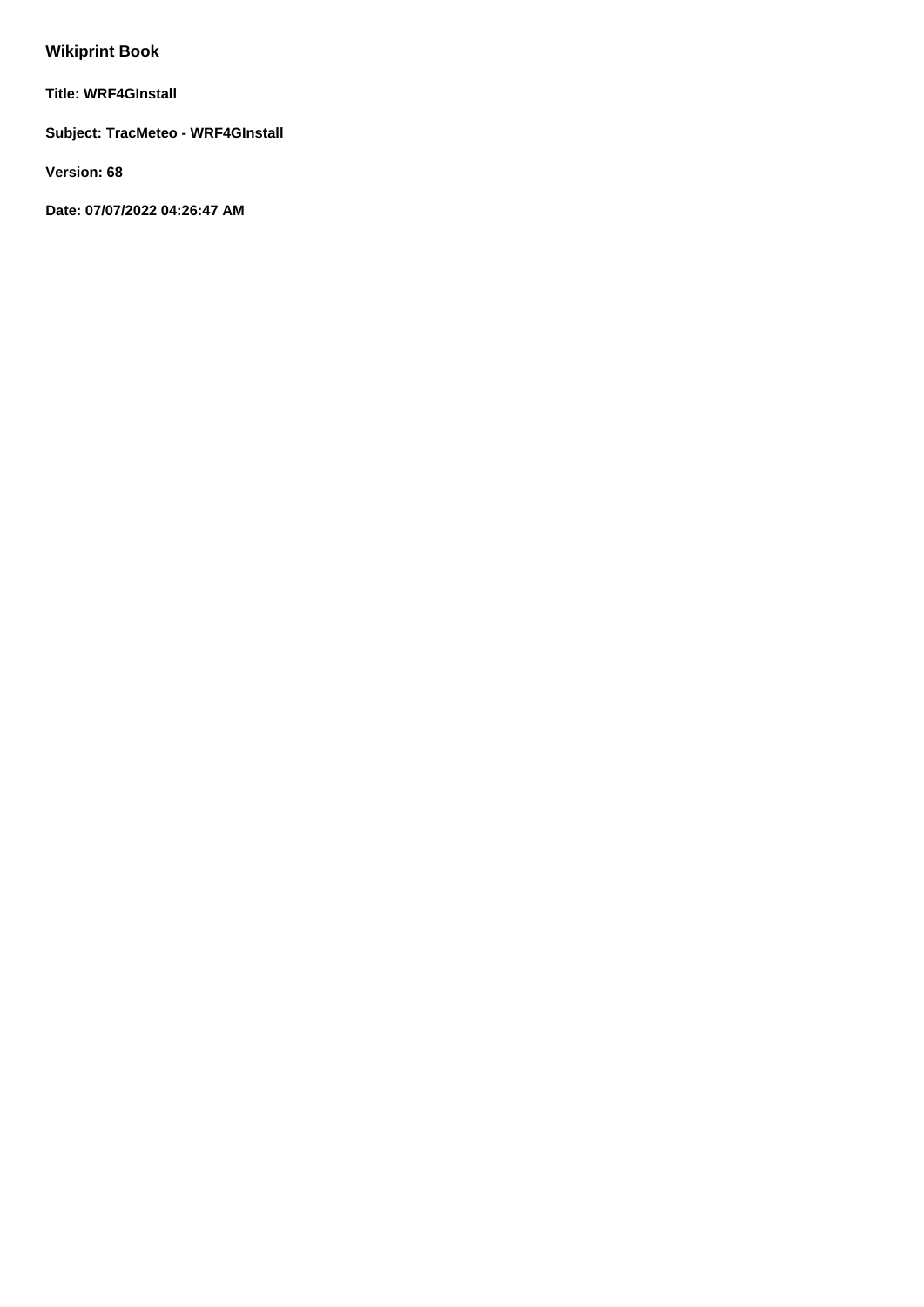## **Table of Contents**

Required Software 3 Platform Notes 3 Installation 3 Quickstart Guide 3 Veryfing installation 4 Problems 4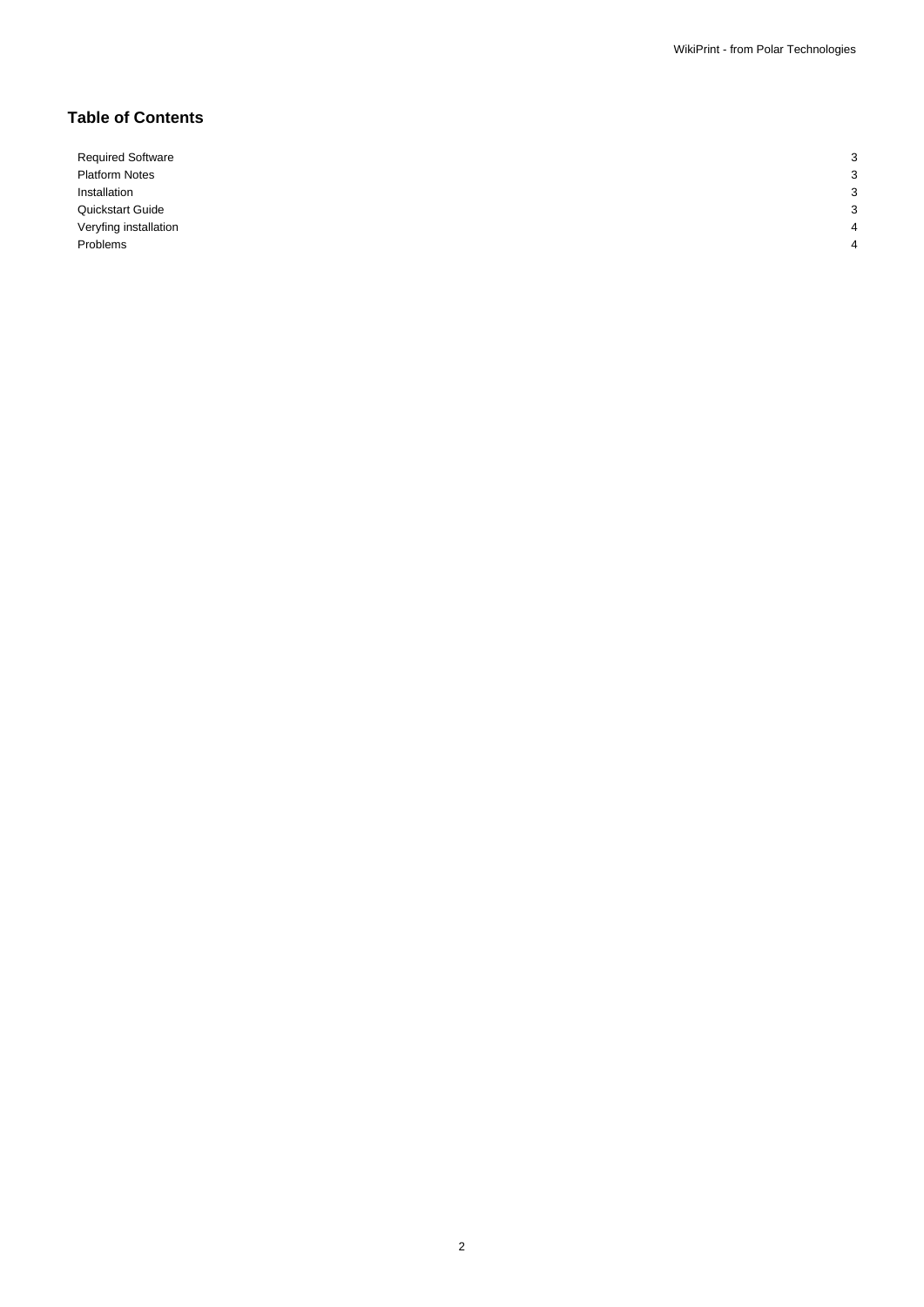## **Required Software**

WRF4G need the following software preinstalled:

- **Python**, version  $>= 2.4$  and  $< 3.0$ .
- **MySQLdb**: Ubuntu: sudo apt-get install MySQL-python. Centos, RHEL: yum install MySQL-python

#### **Platform Notes**

WRF4G has been run only in 64bits platforms. Currently has been tested under the following O.S.:

- **Ubuntu 10.04 and 11.04**: No known issues.
- **Centos 5**: No known issues.
- **Debian 6.0**: No known issues.

#### **Installation**

Download and unpack the distribution file [?WRF4G.tar.gz](http://meteo.macc.unican.es/work/WRF4G.tar.gz) to the installation directory, for example your \$HOME directory.

```
cd $install_path (i.e cd $HOME)
wget http://meteo.macc.unican.es/work/WRF4G.tar.gz
tar xzvf WRF4G.tar.gz
```
• Set up the WRF4G user environment. (To avoid typing the export command everytime you want to use WRF4G, it is advisable to copy this line in \$HOME/.bashrc)

```
export WRF4G_LOCATION=$install_path/WRF4G
export GW_LOCATION=$WRF4G_LOCATION/opt/drm4g_gridway-5.7
export PATH=$WRF4G_LOCATION/bin:$GW_LOCATION/bin:$PATH
```
## **Quickstart Guide**

- A video with the main steps can be downloaded from [?here](http://meteo.macc.unican.es/work/WRF4Gdemo.mpeg)
- Start the WRF4G Framework:

wrf4g\_framework start

• Launch an example in the local machine:

```
cd $WRF4G_LOCATION/experiments/single/testc
wrf4g_submitter.sh
```
#### • Run wrf4g\_ps to see the jobs' status

| valva@sipc18:~/pruebasWRF/WRF4G/experiments/single/testc\$ wrf4g_ps |      |        |                   |    |          |      |            |  |  |
|---------------------------------------------------------------------|------|--------|-------------------|----|----------|------|------------|--|--|
| Realization Status                                                  |      | Chunks | Comp.Res          | WN | Run.Sta  | ext. | $\approx$  |  |  |
| testc                                                               | Done | 3/3    | mycomputer sipc18 |    | Finished |      | 0, 100, 00 |  |  |

- wrf4g\_ps returns the following information:
	- Realization: Realization name. It is taken from the field experiment\_name in experiment.wrf4g.
	- Status: It can be take the following values: Prepared, Submitted, Running, Failed and Done).
	- Chunks [Chunk running/Total Chunks]: A realization is split into chunks. Each chunk is sent as a job.
	- Computer resource: Resource (cluster) where the job is running.
	- WN: Computing node where the job is running.
	- Run.Sta: Job status in the WN (Downloading data, running ungrib, real, wrf, ...)
	- ext: Exit Code. If exit code is different from 0, there has been an error. Error codes are explained in \$WRF4G\_LOCATION/lib/bash/wrf4g\_exit\_codes.sh